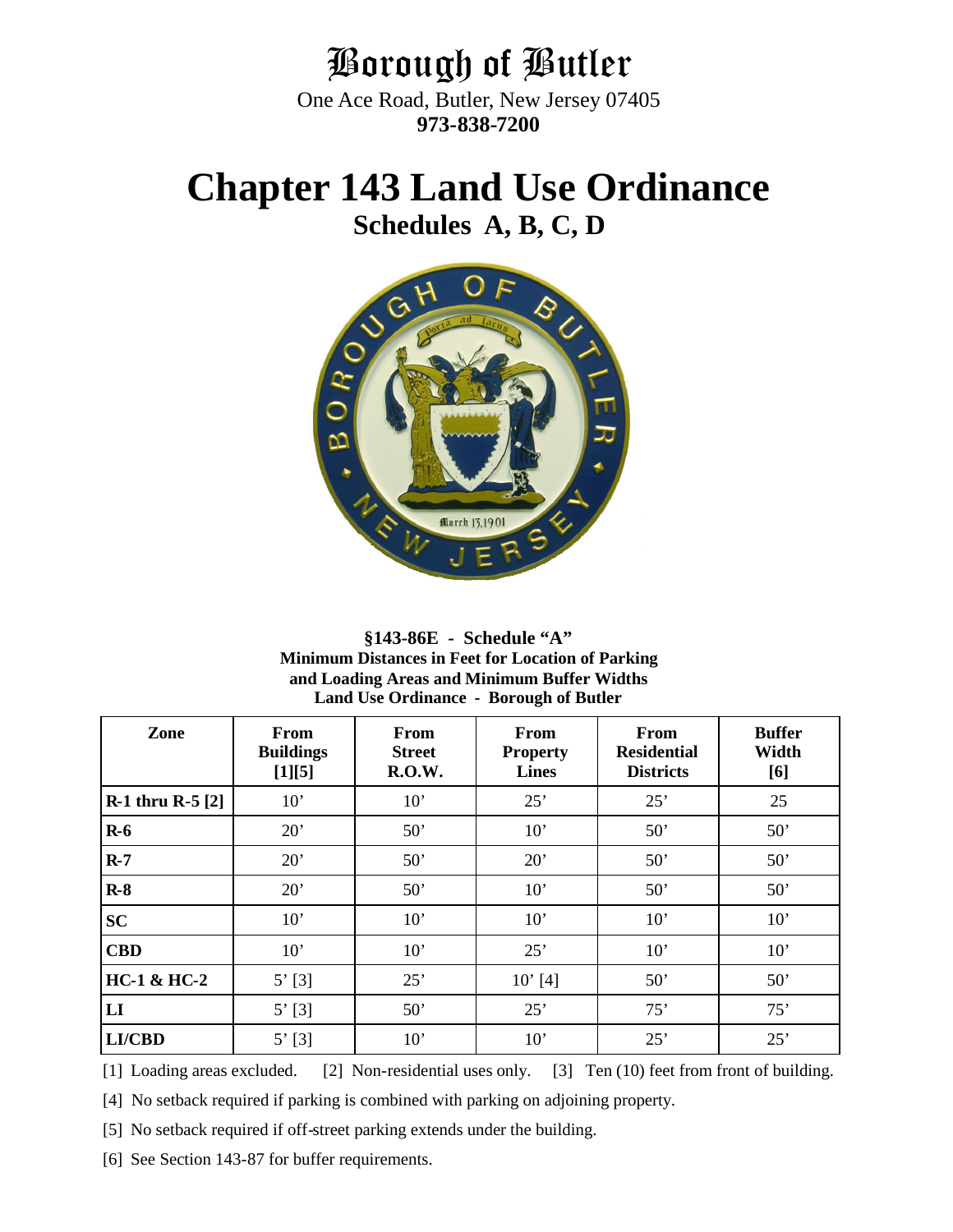### **§143-86F - Schedule "B" Off-Street Parking Space Requirements Land Use Ordinance - Borough of Butler**

| <b>USES</b>                                                                                                                                                   | <b>REQUIRED PARKING SPACE</b>                                                                                                                                                                                                                                                                                                                 |
|---------------------------------------------------------------------------------------------------------------------------------------------------------------|-----------------------------------------------------------------------------------------------------------------------------------------------------------------------------------------------------------------------------------------------------------------------------------------------------------------------------------------------|
| One and two family dwellings [1]                                                                                                                              |                                                                                                                                                                                                                                                                                                                                               |
| Two Bedroom<br>Three Bedroom<br>Four Bedroom<br>Five Bedroom                                                                                                  | 1.5 for each dwelling unit<br>2.0 for each dwelling unit<br>2.5 for each dwelling unit*<br>3.0 for each dwelling unit                                                                                                                                                                                                                         |
| Multi-family dwellings [1]<br>Garden Apartments                                                                                                               |                                                                                                                                                                                                                                                                                                                                               |
| Efficiency/Studio/1 Bedroom unit<br>Two-Bedroom unit<br>Three or more Bedroom unit                                                                            | 1.80 for each dwelling unit [2]<br>2.00 for each dwelling unit *[2]<br>2.10 for each dwelling unit [2]                                                                                                                                                                                                                                        |
| Townhouse<br>Efficiency/Studio/1 Bedroom unit<br>Two-Bedroom unit<br>Three or more Bedroom unit                                                               | 1.80 for each dwelling unit [2]<br>2.30 for each dwelling unit* [2]<br>2.40 for each dwelling unit [2]                                                                                                                                                                                                                                        |
| Senior Citizen Housing [1]                                                                                                                                    | 0.70 for each dwelling unit [2]                                                                                                                                                                                                                                                                                                               |
| * Where applications do not indicate proposed bedroom count, this figure shall apply.                                                                         |                                                                                                                                                                                                                                                                                                                                               |
| Churches, auditoriums, theaters, including school Auditoriums.                                                                                                | 1 for each three seating spaces                                                                                                                                                                                                                                                                                                               |
| Assembly halls, dance halls, community buildings, social clubs, institutions.                                                                                 | 1 for each 100 square feet GFA                                                                                                                                                                                                                                                                                                                |
| Hotels, motels                                                                                                                                                | 1 for each sleeping room                                                                                                                                                                                                                                                                                                                      |
| Hospitals                                                                                                                                                     | 2 for each bed                                                                                                                                                                                                                                                                                                                                |
| Nursing rest and bed convalescent homes                                                                                                                       | 1 for each bed                                                                                                                                                                                                                                                                                                                                |
| Funeral homes, mortuaries                                                                                                                                     | 1 for each 100 square feet GFA                                                                                                                                                                                                                                                                                                                |
| Laundromat                                                                                                                                                    | 1 for each 50 square feet GFA                                                                                                                                                                                                                                                                                                                 |
| <b>Business, Professional and Executive Offices</b><br>Less than 10,000 square feet GFA<br>10,000 to 25,000 square feet GFA<br>25,000 square feet or more GFA | 1 for each 150 square feet GFA<br>1 for each 200 square feet GFA<br>1 for each 250 square feet GFA                                                                                                                                                                                                                                            |
| Retail Store or Service Establishment<br><b>Food Sales</b><br>Non-food Sales                                                                                  | 1 for each 150 square feet GFA<br>1 for each 200 square feet GFA                                                                                                                                                                                                                                                                              |
| Sit down restaurants, bars, taverns and nightclubs                                                                                                            | 1 for each 65 square feet GFA                                                                                                                                                                                                                                                                                                                 |
| Drive-in Restaurants                                                                                                                                          | 1 for each 35 square feet GFA                                                                                                                                                                                                                                                                                                                 |
| <b>Fast Food Restaurant</b>                                                                                                                                   | 1 for each 50 square feet GFA                                                                                                                                                                                                                                                                                                                 |
| <b>Bowling Alleys</b><br><b>Racquet Cours</b>                                                                                                                 | 4 spaces per bowling lane<br>4 spaces per court                                                                                                                                                                                                                                                                                               |
| Public Garages, motor vehicle service stations                                                                                                                | 1 for each 50 square feet GFA                                                                                                                                                                                                                                                                                                                 |
| Manufacturing and industrial uses                                                                                                                             | 1 for each one thousand $(1,000)$ square feet or fraction<br>or fraction thereof of GFA used for inside storage or<br>warehousing plus 1 space for each 500 square feet or<br>fraction thereof of GFA used for manufacturing and<br>research or testing plus 1 space for each 200 square feet<br>or fraction thereof of GFA used for offices. |
| Wholesale distribution centers and warehouses                                                                                                                 | 3 spaces per 1,000 square feet GFA                                                                                                                                                                                                                                                                                                            |
| Any use not listed above                                                                                                                                      | 1 space for each 200 square feet GFA                                                                                                                                                                                                                                                                                                          |

[1] Off street parking requirements shall meet minimum Residential Site Improvement Standards (RSIS)

[2] At least 1/2 space per unit shall be located in common parking areas.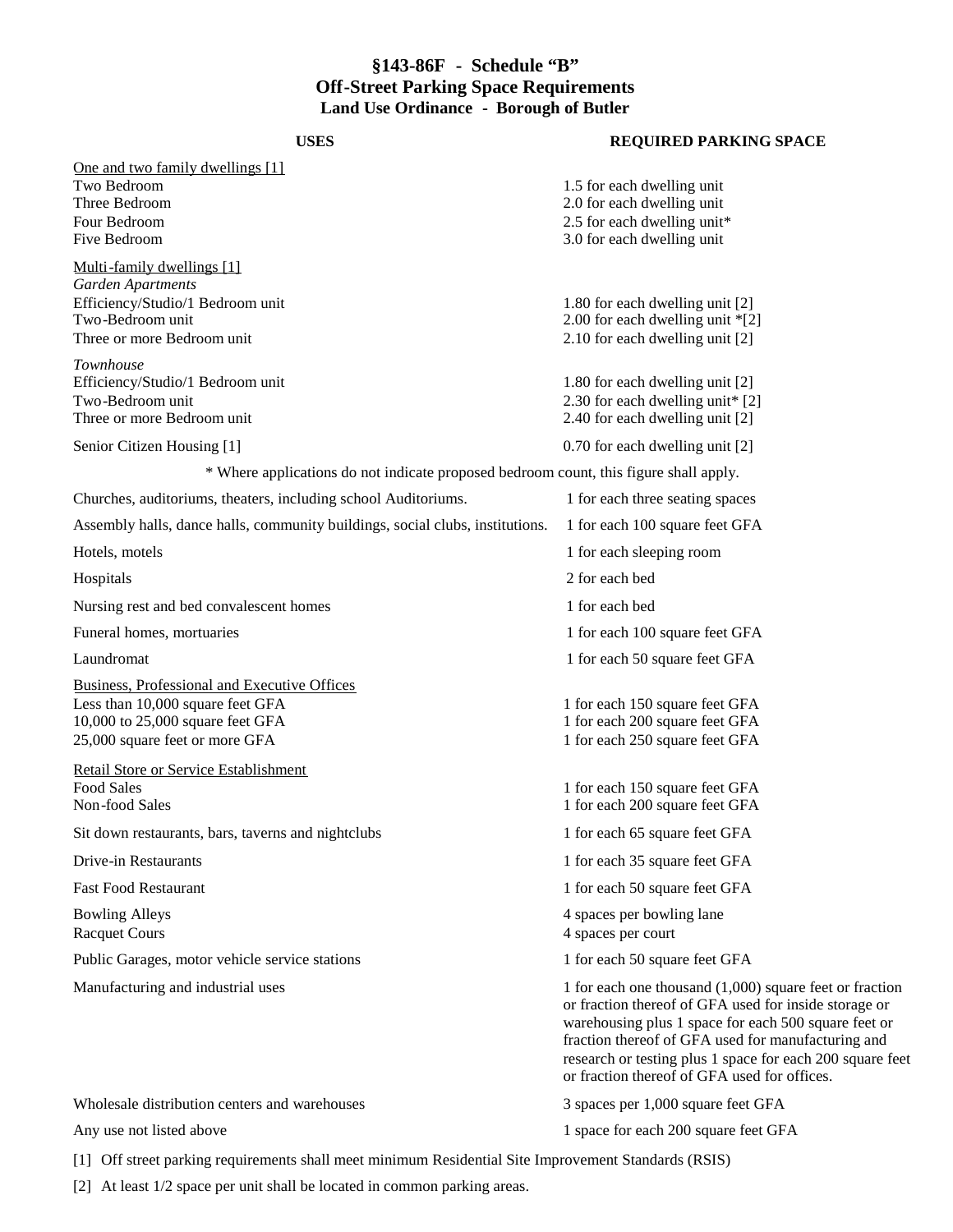#### **§143-118 - SCHEDULE "D" AREA AND BULK REGULATIONS LAND USE ORDINANCE BOROUGH OF BUTLER**

#### **PRINCIPAL BUILDING ACCESSORY BUILDINGS**

| Zone                   | <b>Primary Use</b>                                          | <b>Minimum</b>                 |                         | <b>Minimum</b>    | <b>Minimum</b>           | Minimum                   | Minimum                         | <b>Minimum</b>                   | <b>Minimum Distance To:</b>    |                     |                               |  |  |
|------------------------|-------------------------------------------------------------|--------------------------------|-------------------------|-------------------|--------------------------|---------------------------|---------------------------------|----------------------------------|--------------------------------|---------------------|-------------------------------|--|--|
|                        |                                                             | Lot Area<br><b>Square Feet</b> | Lot Front.<br>Feet      | Lot Width<br>Feet | <b>Lot Depth</b><br>Feet | <b>Front Yard</b><br>Feet | <b>Rear Yard</b><br><b>Feet</b> | <b>Side Yard</b><br>Each in Feet | Side Line Ft.                  |                     | Rear Line Ft. Other Bldg. Ft. |  |  |
| $R-1$                  | One Family<br>Dwelling                                      | 17,250                         | 100                     | 100               | 140                      | 50 [11]                   | 40                              | 25                               | $\overline{3}$                 | $\overline{3}$      | 5                             |  |  |
| $R-2$                  | One Fam Dwelling<br>Townhouses                              | 12,500<br>§143-120             | 75                      | 75                | 125                      | 40 [11]                   | 40                              | 15                               | 3                              | $\mathfrak{Z}$      | 5                             |  |  |
| $R-3$                  | One Fam. Dwelling<br>Townhouses                             | 10,250<br>§143-120             | 65                      | 65                | 125                      | 35 [11]                   | 35                              | $10\,$                           | 3                              | $\mathfrak{Z}$      | 5                             |  |  |
| $R-4$                  | One Fam. Dwelling                                           | 6,250                          | 50                      | 50                | 125                      | 35 [11]                   | 35                              | $10\,$                           | 3                              | $\mathfrak{Z}$      | 5                             |  |  |
| $R-5$                  | One Fam. Dwelling<br>Two Fam. Dwelling                      | 6,250<br>9,375                 | 50<br>60                | 50<br>60          | 125<br>125               | 35 [11]<br>35 [11]        | 35<br>35                        | $10\,$<br>10                     | $\ensuremath{\mathsf{3}}$<br>3 | $\mathfrak{Z}$<br>3 | $\sqrt{5}$<br>5               |  |  |
| $R-6$                  | One Fam. Dwelling<br>Garden Apts.                           | 10,250<br>§143 121             | 65                      | 65                | 125                      | 35 [11]                   | 35                              | $10\,$                           | 3                              | $\mathfrak{Z}$      | 5                             |  |  |
| $R-7$                  | One Fam. Dwelling<br><b>Town Houses</b><br>Light Industrial | 12,500<br>§143 122<br>§143-122 | 75                      | 75                | 125                      | 40 [11]                   | 40                              | 15                               | 3                              | 3                   | 5                             |  |  |
| $R-8$                  | Garden Apts.<br>Townhouses & Apts.                          | \$143-123.2                    | \$143-121 & \$143-123.1 |                   |                          |                           |                                 |                                  |                                |                     |                               |  |  |
| <b>SC</b>              | Senior Citizen<br>Housing                                   | §143 123                       |                         |                   |                          |                           |                                 |                                  |                                |                     |                               |  |  |
| <b>CBD</b>             | <b>Business</b>                                             |                                |                         |                   |                          | [1]                       | 10 or 25<br>[2] [3]             | 0 or 10 $[4]$                    | 10                             | 10                  | 15                            |  |  |
| $HC-1$                 | Highway<br>Commercial                                       | 30,000                         | 150                     | 150               | 200                      | 50                        | 50 [7]                          | 25 [8]                           | 15                             | 15                  | $10\,$                        |  |  |
| $HC-2$                 | Highway<br>Commercial                                       | 30,000                         | 150                     | 150               | 200                      | 50                        | 50 [7]                          | 25[8]                            | 15                             | 15                  | $10\,$                        |  |  |
| $\mathbf{L}\mathbf{I}$ | Light Industrial                                            | 60,000                         | 200                     | 200               | 300                      | 50                        | 75 [7]                          | 25 [9]                           | 15                             | 10                  | 10                            |  |  |
| LI<br><b>CBD</b>       | Business/Residential<br>Light Industrial                    | 20,000                         | 100                     | 100               | 200                      | $[2]$<br>50               | 10 or 25[2]<br>50 [7]           | 0 or 10 [4]<br>25 [8]            | 10<br>15                       | 10<br>10            | 15<br>10                      |  |  |

#### **FOOTNOTES TO SCHEDULE "D"**

[1] New buildings shall be at 25' from the center line of Boonton Avenue and at least 35' from the center line of Kiel Avenue.

[2] 10' minimum, 25' minimum if building contains residences.

[3] 25' adjoining a residential zone.

[4] 10' adjoining a residential zone, otherwise none required.

[5] See **§**143-135 for permitted extensions above height limit.

- [6] Minimum floor area for multi-family dwellings:
	- Efficiency/Studio 550 square feet One-bedroom unit: 700 square feet Two-bedroom unit: 900 square feet Three-bedroom unit: 1,000 square feet
- [7] 100' adjoining a residential zone. If the height of a building at any point exceeds 35', the distance between the property line and that part of the building which exceeds 35' in height shall be the minimum required yard setback plus one (1) foot for each foot of height in excess of 35'. If the adjoining property is in a residential zone, the distance between the property line and that part of the building which exceeds 35' in height shall be the minimum required yard setback plus one and one-half (1 1/2) feet for each foot of height in excess of 35'.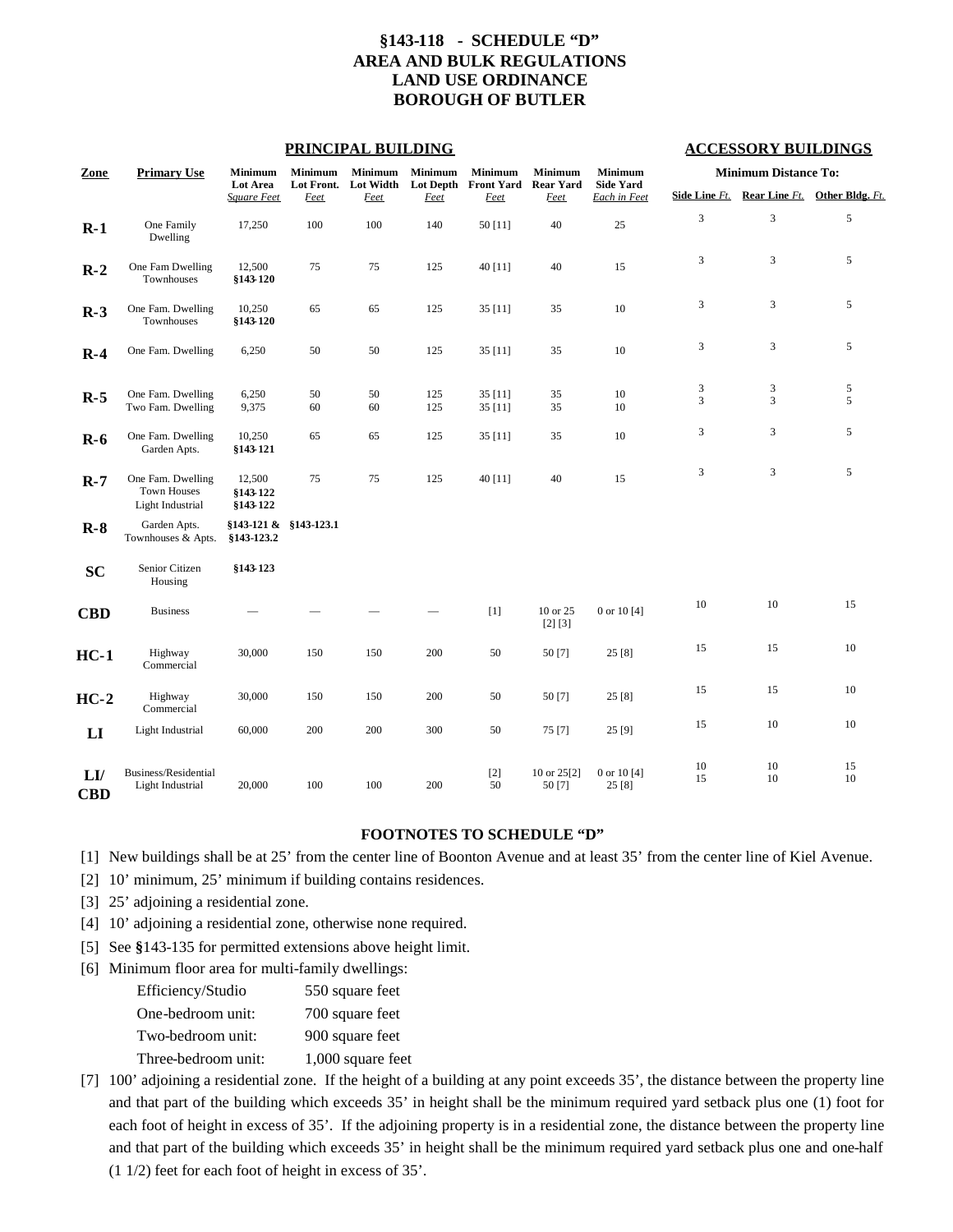#### **§143-118 - SCHEDULE "D" AREA AND BULK REGULATIONS LAND USE ORDINANCE - BOROUGH OF BUTLER**

|               |           | <b>Maximum Building</b>          |                | <b>Maximum Building Height</b> |                | Minimum Floor Area Sq. Ft. |                  |                 |                    |  |  |
|---------------|-----------|----------------------------------|----------------|--------------------------------|----------------|----------------------------|------------------|-----------------|--------------------|--|--|
|               |           | Coverage %                       |                | <b>Principal</b>               |                | <b>Accessory</b>           |                  |                 | <b>Multi-Story</b> |  |  |
| Zone          | Principal | <b>Accessory</b>                 | <b>Stories</b> | Feet                           | <b>Stories</b> | Feet                       | <b>One-Story</b> | First           | <b>Gross</b>       |  |  |
| $R-1$         | 20        | $\overline{4}$                   | 21/2           | 35                             |                | 14                         | 1,500            | 1,000           | 1,500              |  |  |
| $R-2$         | 20        | $\overline{4}$                   | 21/2           | 35                             |                | 14                         | 1,200            | 900             | 1,200              |  |  |
| $R-3$         | 20        | $\overline{4}$                   | 21/2           | 35                             |                | 14                         | 1,000            | 800             | 1,000              |  |  |
| $R-4$         | 20        | $\overline{4}$                   | 21/2           | 35                             |                | 14                         | 900              | 600             | 900                |  |  |
| $R-5$         | 20<br>20  | $\overline{4}$<br>$\overline{4}$ | 21/2<br>21/2   | 35<br>35                       |                | 14<br>14                   | 900<br>900       | 600<br>600      | 900<br>900         |  |  |
| $R-6$         | 20        | $\overline{4}$                   | 21/2           | 35                             |                | 14                         | 1,000            | 800             | 1,000              |  |  |
| $R-7$         | 20        | $\overline{4}$                   | 21/2           | 35                             |                | 14                         | 1,200            | 900             | 1,200              |  |  |
| $R-8$         |           |                                  |                |                                |                |                            |                  |                 |                    |  |  |
| <b>SC</b>     |           |                                  |                |                                |                |                            |                  |                 |                    |  |  |
| <b>CBD</b>    | 80        | 5                                | 3              | 35[5]                          |                | 15[5]                      | [6]              | $-[6]$          | [6]                |  |  |
| $HC-1$        | 20        | 5                                | 5 [10] 60 [5]  |                                | $\overline{2}$ | 35[5]                      | 1,500            |                 | 1,500              |  |  |
| $HC-2$        | 20        | 5                                | 5 [10] 60 [5]  |                                | $\overline{c}$ | 35[5]                      | 1,500            |                 | 1,500              |  |  |
| LI            | 20        | 5                                | 5 [10] 35 [5]  |                                | 3              | 35[5]                      | 3,000            |                 | 3,000              |  |  |
| <b>LI/CBD</b> | 80<br>20  | $\sqrt{5}$<br>5                  | 3<br>5 [10]    | 35[5]<br>60[5]                 | 3              | 15[5]<br>60 [5]            | [6]<br>3,000     | $-[6]$<br>3,000 | [6]<br>3,000       |  |  |

- [8] 75' adjoining a residential zone. If the height of a building at any point exceeds 35', the distance between the property line and that part of the building which exceeds 35' in height shall be the minimum required yard setback plus one (1) foot for each foot of height in excess of 35'. If the adjoining property is in a residential zone, the distance between the property line and that part of the building which exceeds 35' in height shall be the minimum required yard setback plus one and one-half (1 1/2) feet for each foot of height in excess of 35'.
- [9] Buildings exceeding 35' in height are subject to additional yard setbacks as provided in Footnotes [7], [8], [9] and [10].
- [10]Front Yard Setback Adjustment. Minimum front yard setbacks may be modified so that the minimum setback may conform to the established setbacks of existing buildings within 200 feet on the same side of the street and within the same block.
- [11]In all residential zones, playsets, swing and gym sets and similar structures shall meet the side and rear yard setbacks for accessory buildings.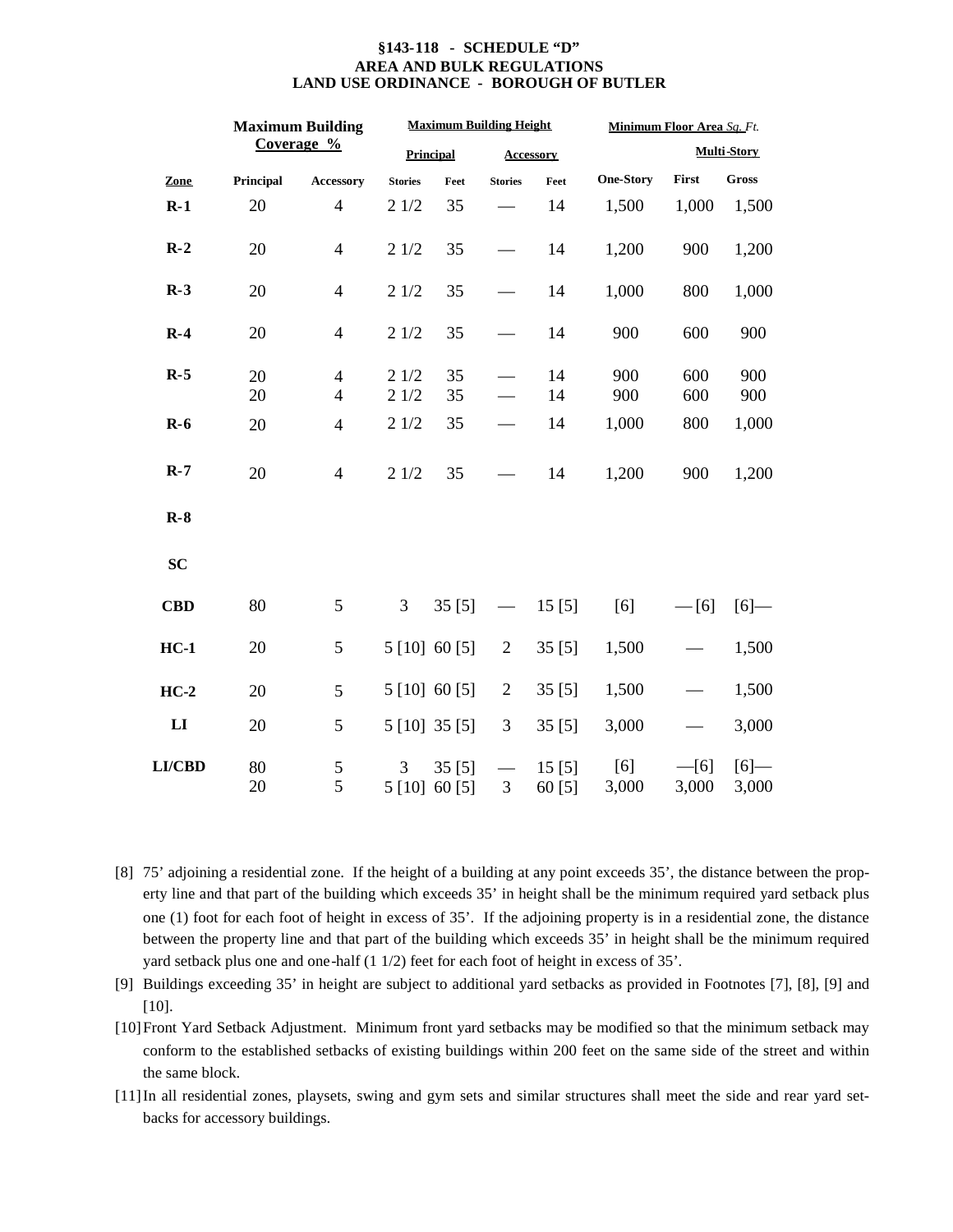

#### **SCHEDULE OF PERMITTED USES LAND USE ORDINANCE BOROUGH OF BUTLER**

### **§143-117 SCHEDULE "C"**

*Revised 8/2007*

|                                                                                          | $R-1$<br>thru |         |       |             |         |           |                |               |                |    | LI/        |
|------------------------------------------------------------------------------------------|---------------|---------|-------|-------------|---------|-----------|----------------|---------------|----------------|----|------------|
| <b>PRINCIPAL USE</b>                                                                     | $R-4$         | $R-5$   | $R-6$ | $R - 7$     | $R - 8$ | <b>SC</b> |                | $ HC-1 HC-2 $ | <b>CBD</b>     | LI | <b>CBD</b> |
| <b>One-Family Dwellings</b>                                                              | X             | X       | X(1)  | X(2)        |         |           |                |               |                |    |            |
| <b>Two-Family Dwellings</b>                                                              |               | X       |       |             |         |           |                |               |                |    |            |
| Apartments                                                                               |               |         | X(1)  | X(3)        | X       |           |                |               |                |    |            |
| Townhouse                                                                                | X(4)          |         |       | X(5)        |         |           |                |               |                |    |            |
| Townhouse & Apartments                                                                   |               |         |       |             | X(5A)   |           |                |               |                |    |            |
| Senior Citizen Housing                                                                   |               |         |       |             |         | X         |                |               |                |    |            |
| <b>Public Purpose Uses</b>                                                               | Χ             | X       | X     | X           | X       | X         | X              | X             | X              | X  | X.         |
| <b>Private Parks &amp; Beaches</b>                                                       | X             | $\sf X$ | X     |             | X       |           |                |               |                |    |            |
| <b>Retail Stores &amp; Shops</b>                                                         |               |         |       |             |         |           | X              | X             | X(17)          |    | X          |
| <b>Business &amp; Professional Offices</b>                                               |               |         |       | X           |         |           | X              | X             | X(17)          | X  | X          |
| <b>Banks</b>                                                                             |               |         |       |             |         |           | X(8)           | X(8)          | X(7)           |    | X(7)       |
| Child Care Centers (§143-151)                                                            | X(6)          | X(6)    | X(6)  | X(6)        | X(6)    |           | X              | X             | X              | X  | X.         |
| Restaurants, Bars & Taverns                                                              |               |         |       |             |         |           | X(9)           | X(9)          | X(9, 17)       |    | X(9)       |
| Studios (Photography, Music & Art)                                                       |               |         |       |             |         |           | X              | X             | X              |    | X          |
| <b>Printing Establishments</b>                                                           |               |         |       |             |         |           | X              | X             | X              |    | X          |
| Schools - Business, Professional &                                                       |               |         |       |             |         |           |                |               |                |    |            |
| Vocational                                                                               |               |         |       |             |         |           | X              | X             | X              |    | X          |
| <b>Schools - Music and Dance</b>                                                         |               |         |       |             |         |           | $\mathsf{X}$   | X             | X              |    | X          |
| Theaters (excluding Drive-In)                                                            |               |         |       |             |         |           | X              | X             | X              |    | X          |
| <b>Wholesale Showrooms</b>                                                               |               |         |       |             |         |           | X              | Χ             | X              |    | X          |
| Medical & Dental Clinics & Laboratories                                                  |               |         |       |             |         |           | $\overline{X}$ | X             | $\overline{X}$ |    | X          |
| Non-Profit Clubs, Lodges, Fraternal, Civic,<br>Cultural & Charitable Organizations       |               |         |       |             |         |           | X              | X.            | X              |    | X          |
| Dry Cleaning Establishments                                                              |               |         |       |             |         |           | X              | X             | X(10)          |    | X(10)      |
| Laundries (11)                                                                           |               |         |       |             |         |           | X              | Χ             | X(10)          |    | X(10)      |
| <b>Motels and Hotels</b>                                                                 |               |         |       |             |         |           | X              | X.            |                |    |            |
| Buildings intended for Bowling, Tennis,<br><b>Squash &amp; Similar Sports Activities</b> |               |         |       |             |         |           | X              | X             |                |    |            |
| Manufacturing, Fabricating, Assembly                                                     |               |         |       |             |         |           |                |               |                |    |            |
| and Treatment Processes (12)                                                             |               |         |       | X           |         |           |                |               |                | X  | X          |
| <b>Mholesale Distribution Centers</b>                                                    |               |         |       | X           |         |           |                |               |                | X  | X          |
| <b>Warehouses</b>                                                                        |               |         |       | $\mathsf X$ |         |           |                |               |                | X  | X          |
| Laboratories of an Experimental,                                                         |               |         |       |             |         |           |                |               |                |    |            |
| Research or Testing Nature (12)                                                          |               |         |       |             |         |           |                |               |                | X  | X.         |
| Auto Body Repair                                                                         |               |         |       |             |         |           |                |               |                |    | X          |
| <b>Bus Storage and Maintenance</b>                                                       |               |         |       |             |         |           |                |               |                |    | X          |
| <b>Public Utility Facilities (13)</b>                                                    |               |         |       |             |         |           |                |               |                |    | X          |